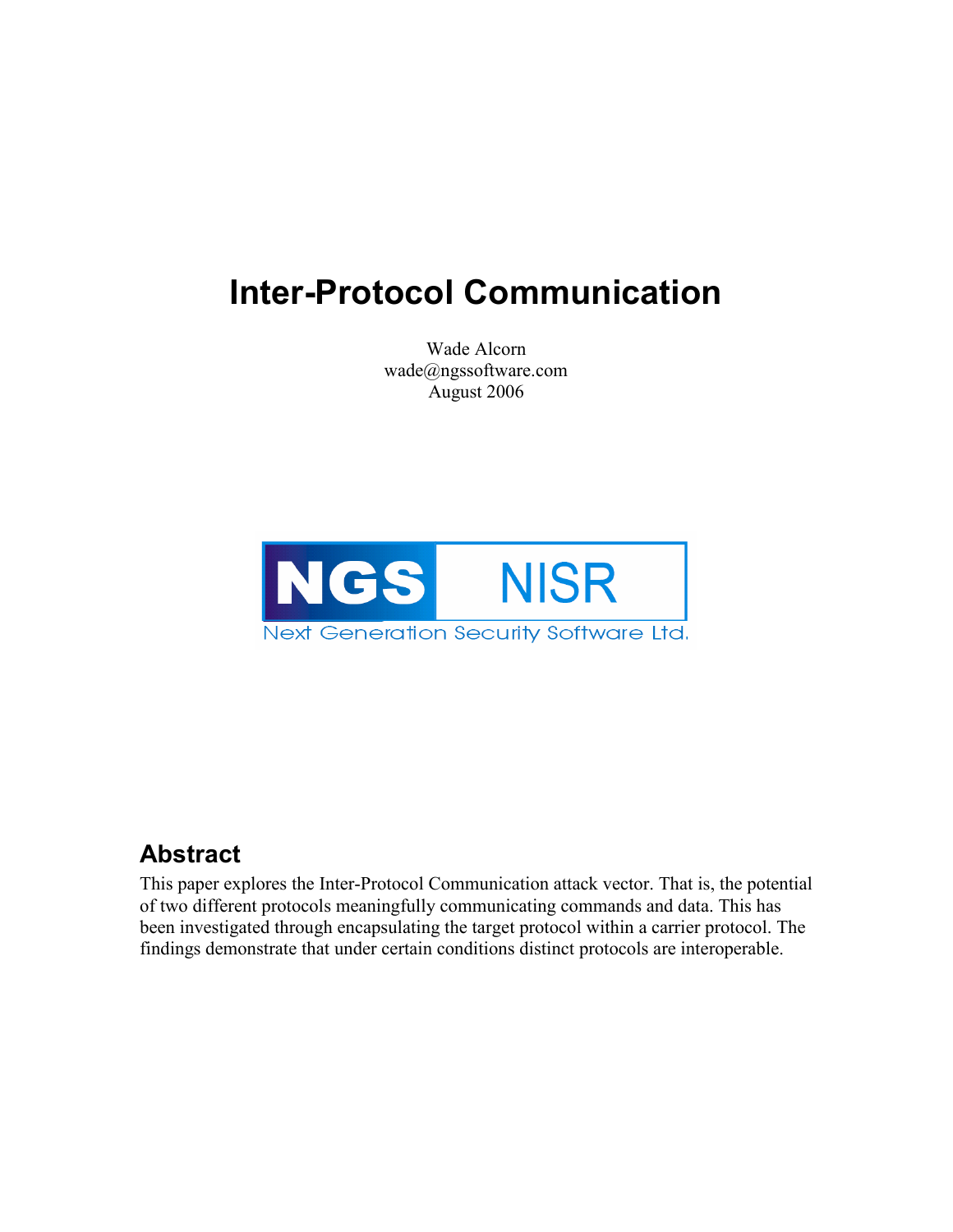### **Contents**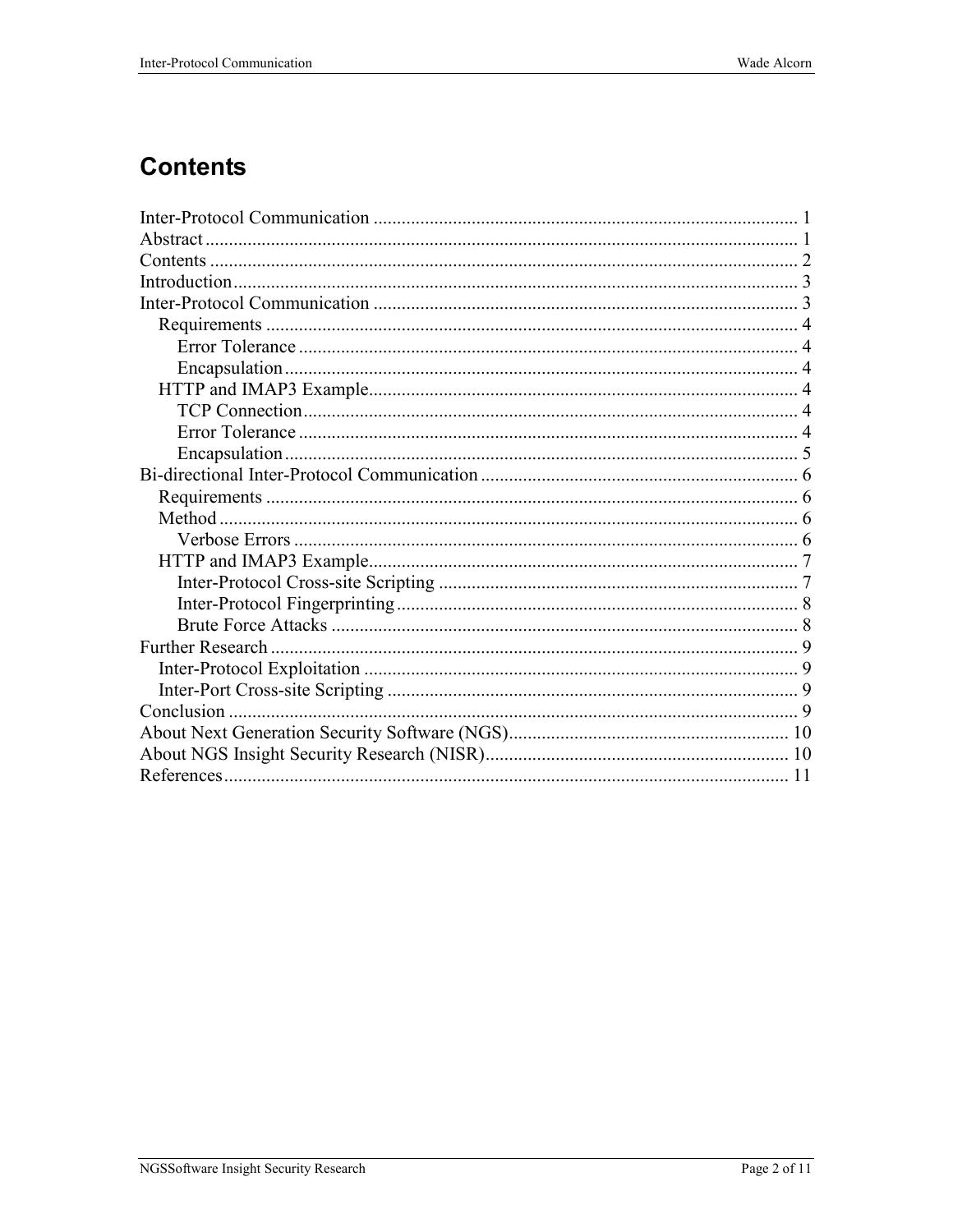## Introduction

Research within the area of web browser security, in particularly Cross-site scripting Viruses and Browser Exploitation Frameworks, has become a catalyst for further exploration into the broader area of Inter-Protocol Communication. That is, an attack vector which potentially allows arbitrary protocols to meaningfully interact with each other.

Web browsers create an ideal environment to investigate the impact of communication across protocols. Web browsers are on the majority of machines within a network, giving them the privileged position of being in virtually all sections of the network. They also have the ability to make arbitrary requests and receive responses from web servers on the Internet. Each of the requests asks a web server to provide direction as to what actions the web browser should take. The process relinquishes control of the web browser environment to the web server where it has at its disposal a variety of scripting languages and APIs. Web server responses are not guaranteed to be free of malicious content, whether this is from an untrustworthy source or from interference en-route. Malicious content could have the capability to direct the web browser to perform Inter-Protocol Communication.

Inter-Protocol Communication involves encapsulating the target protocol within another carrier protocol to facilitate the communication of commands and data. For successful communication across protocols, two preconditions need to be met. The protocol needs to be sufficiently error tolerant, and a method needs to exist to encapsulate the target protocol within the carrier protocol.

Discussion in this paper will focus almost exclusively on using a web browser as a client for Inter-Protocol Communication. This does not suggest that other protocols' implementations won't be capable of Inter-Protocol Communication.

### Inter-Protocol Communication

Inter-Protocol Communication is the communication between two distinct protocols. It uses encapsulation to allow two different protocols to communicate meaningfully, even though they were implemented using different protocol specifications.

The two protocols in Inter-Protocol Communication are termed the carrier protocol and the target protocol. The target protocol is the protocol that the receiver can interpret. The carrier protocol is the protocol that is being sent and that encapsulates the target protocol.

A chief consideration for Inter-Protocol Communication is the separators in the target protocol. Different protocols implement different methods to separate sections of data. In some situations semicolons are employed and in others a carriage return may be used. For example, IMAP3 uses carriage returns to separate sections of data. It will usually be a requirement for Inter-Protocol Communication that the carrier protocol accurately encapsulate separator data.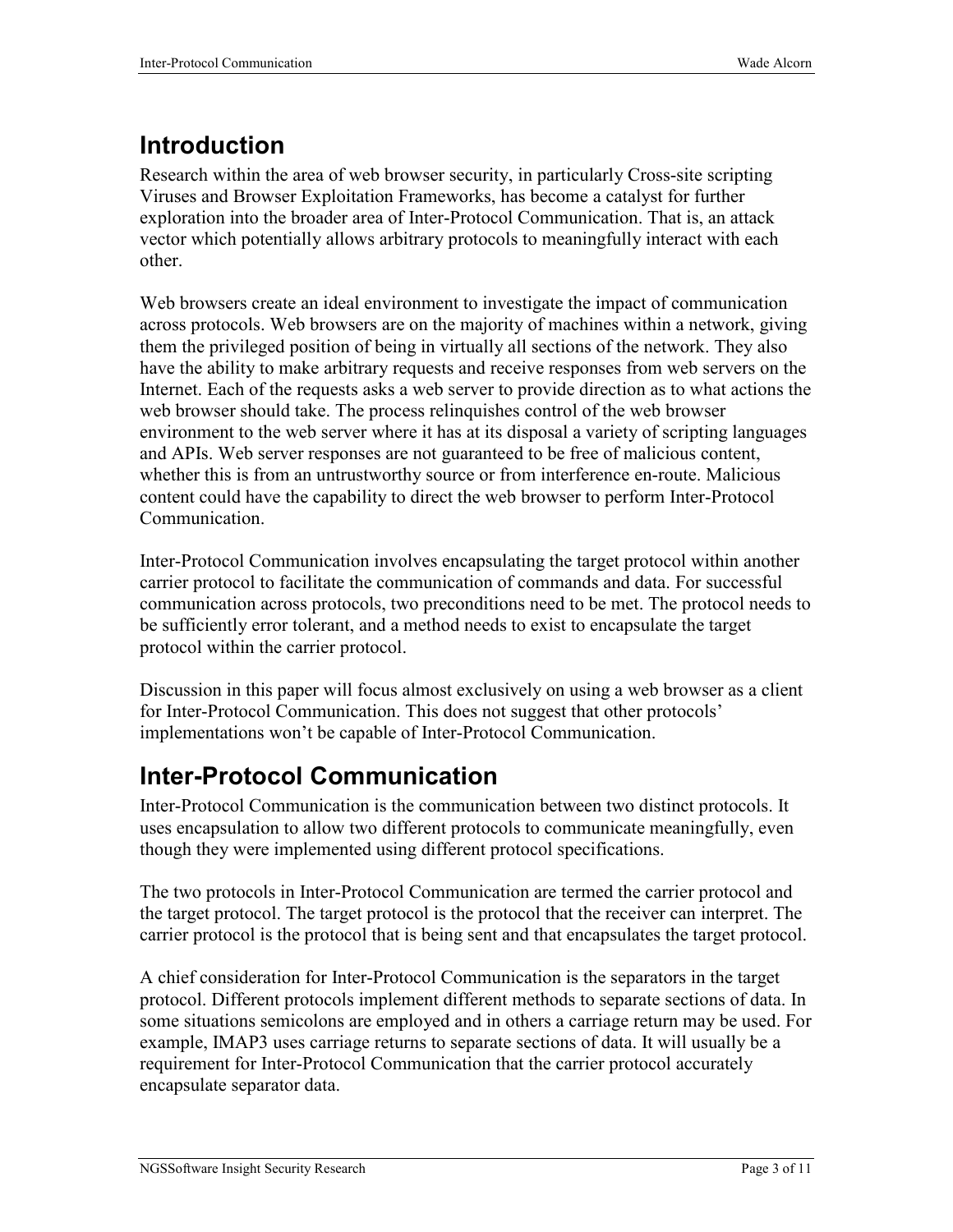#### **Requirements**

There are two main requirements for successful Inter-Protocol Communication. These requirements will not be consistent across different implementations of the same protocol. The variation will occur due to different interpretations of the protocol specifications.

#### Error Tolerance

The first requirement is that the implementation of the target protocol be sufficiently forgiving of errors. During the Inter-Protocol connection it is likely that a percentage of the communication will be invalid and cause errors. Some protocol implementations permit only a certain number of errors before dropping the connection. For example, Exim version 4.50 only allows 4 errors before disconnecting the client. If the carrier protocol causes more errors than this maximum before communicating any of the encapsulated target protocol the Inter-Protocol Communication attempt will fail.

#### Encapsulation

The second requirement is that the target protocol can be encapsulated in the carrier protocol. The encapsulation is unlikely to be perfect and will cause errors. Whilst it is possible binary protocols will interweave with each other, it is more probable that text based protocols will be more Inter-Protocol compatible.

### HTTP and IMAP3 Example

Inter-Protocol Communication can be performed from a HTTP carrier protocol to an IMAP3 target protocol. It is possible to encapsulate IMAP3 within a web request so that valid commands can be passed to an IMAP3 server.

#### TCP Connection

During the setup of Inter-Protocol Communication (initiated from the web browser) the HTTP request to an IMAP3 server will perform a normal layer 4 handshake. This will start with the browser's host's network stack sending a SYN. The target host will respond with a SYN ACK which will be in turn answered with an ACK. This completes the setting up of the connection. At this point, no errors have occurred and either end can start sending data. It is also important to note that the implementation of web browsers explicitly prohibit connecting to some ports.

#### Error Tolerance

After the TCP connection is established, the web browser will commence sending HTTP protocol data. At this point it is possible that both protocols will register errors and gracefully drop the connection. For Inter-Protocol Communication to be successful it will also be required that the IMAP3 implementation will need to be forgiving of errors. This allows the lines of the HTTP (carrier protocol) request to be ignored if they do not conform exactly to the IMAP3 (target protocol) specification. A perfect protocol transformation without errors is highly unlikely.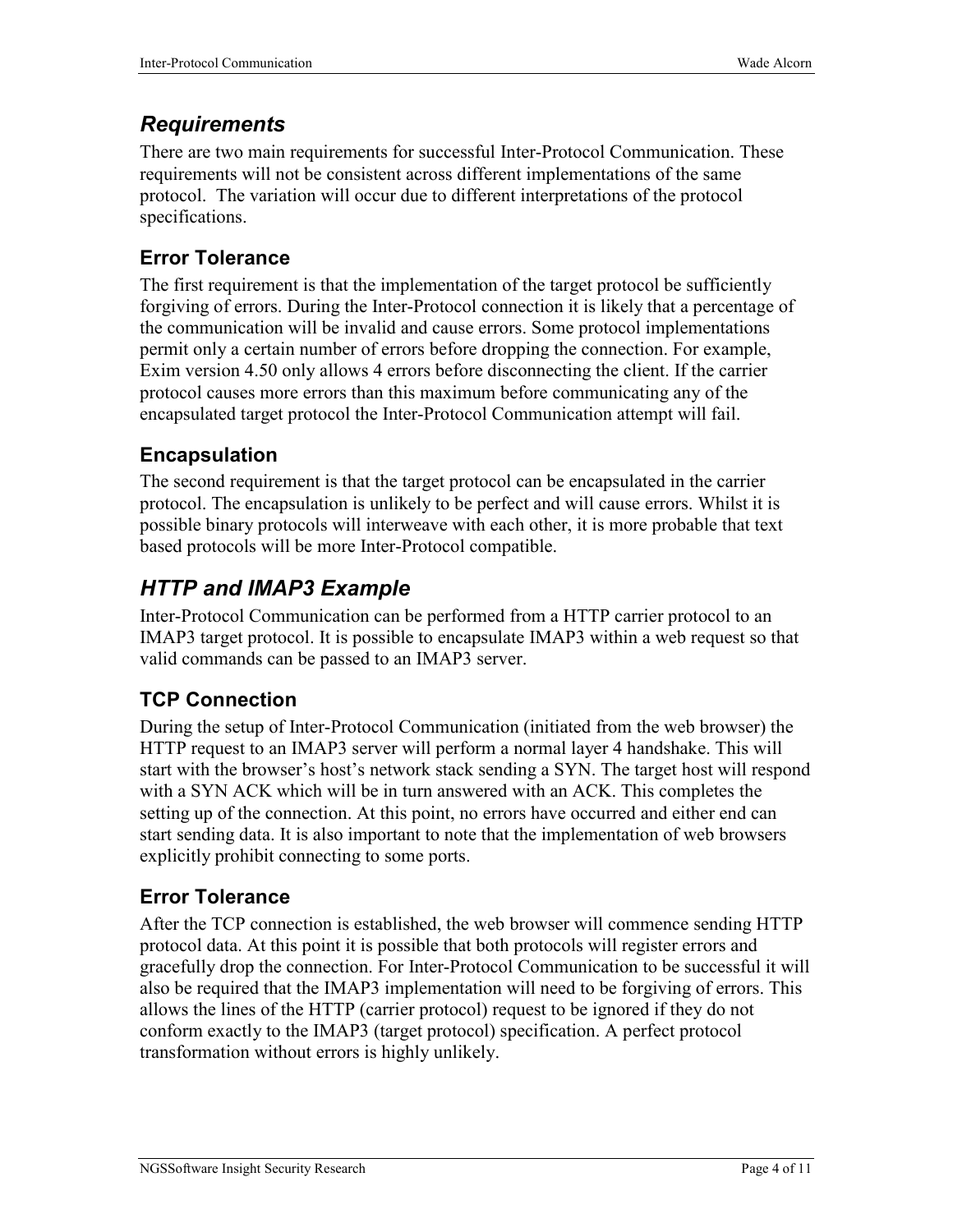During the communication the majority of the HTTP header will error as the IMAP3 target protocol is unlikely to parse it as valid input. If there was limited error tolerance in the IMAP3 implementation and the number of HTTP header errors were greater than this tolerance, the Inter-Protocol attempt may not be successful.

```
POST /localhost HTTP/1.0 
Accept: image/gif, image/x-xbitmap, image/jpeg, image/pjpeg, 
  HTTP request header snippet
```

```
POST /localhost HTTP/1.0 
POST BAD Command unrecognized/login please: /LOCALHOST 
Accept: image/gif, image/x-xbitmap, image/jpeg, image/pjpeg,
```

```
Accept: BAD Command unrecognized/login please: IMAGE/GIF,
```
IMAP3 response snippet errors

#### Encapsulation

For successful Inter-Protocol Communication the HTTP protocol must be able to encapsulate the IMAP3 protocol. That is, interpretable commands or data must reach the IMAP3 server. The IMAP protocol uses single line commands containing a space and is terminated by a carriage return. Any successful encapsulation must send commands to the IMAP3 server in this format. To achieve this, the web browser can employ both HTTP multipart post requests and Javascript.

The encapsulation from the web browser is programmatically constructed by using a multipart form and submitting it to an IMAP3 server and port. The HTTP multipart post request provides a way to control the data at a low enough level to accomplish IMAP3 encapsulation.

The multipart post request delimits the content within the request into defined boundaries. Unlike other request types, the content is not URL encoded. The characters: carriage return, quotes, space, greater than and less than are represented as their ASCII value and not the escaped representation. This functionality allows for substantial control over this section and is ideal for the encapsulation of the IMAP3 target protocol. It provides a method to encapsulate the IMAP3 commands in the request.

After the TCP connection is established and the HTTP headers have produced errors the IMAP3 server will start to process the multipart post content. If the content has been constructed as IMAP3 commands (with carriage returns, etc) they will be executed on the server.

It is at this point that the target protocol is interpreted by the IMAP3 server as valid commands and Inter-Protocol Communication occurs. This protocol encapsulation demonstrates that it is possible for Inter-Protocol Communication from a web browser to an IMAP3 server.

```
-----------------------------7d6195410340 
Content-Disposition: form-data; name="ta"
```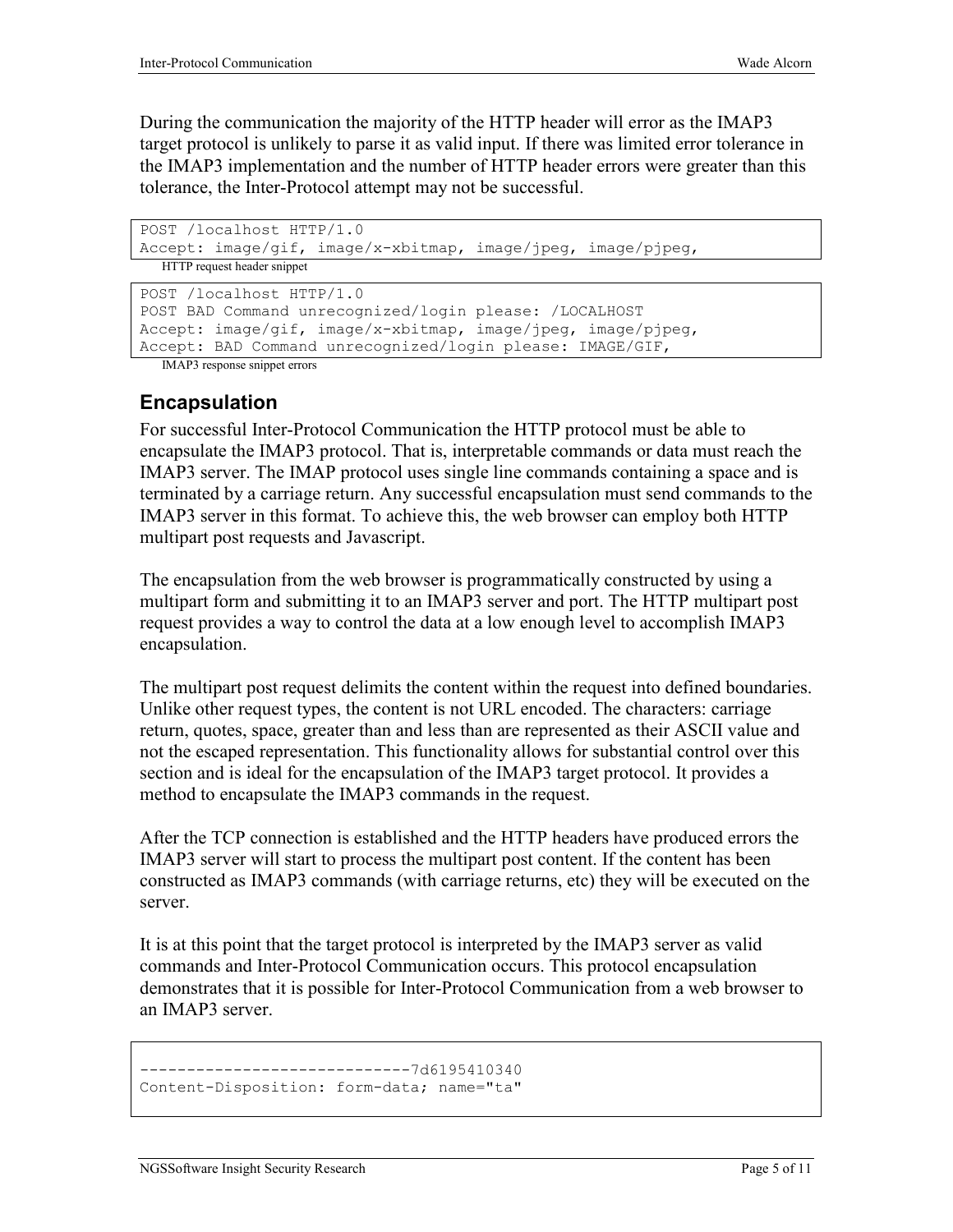#### a002 logout

HTTP request snippet sending the logout command

```
-----------------------------7d6195410340 
-----------------------------7d6195410340 BAD Missing command 
Content-Disposition: form-data; name="ta" 
Content-Disposition: BAD Command unrecognized/login please: FORM-DATA; 
* BAD Null command 
a002 logout 
* BYE debian IMAP4rev1 server terminating connection 
a002 OK LOGOUT completed
```
IMAP3 response snippet interpret the logout command

### Bi-directional Inter-Protocol Communication

Inter-Protocol Communication can be both unidirectional and bi-directional. In Bidirectional Inter-Protocol Communication the initiator of the communication will be able to interpret the response.

The main difference is 759S R4ME79(M759SmR4VE88MF8SmR4V5VSeRVEMMFM5S R4ME79759SmF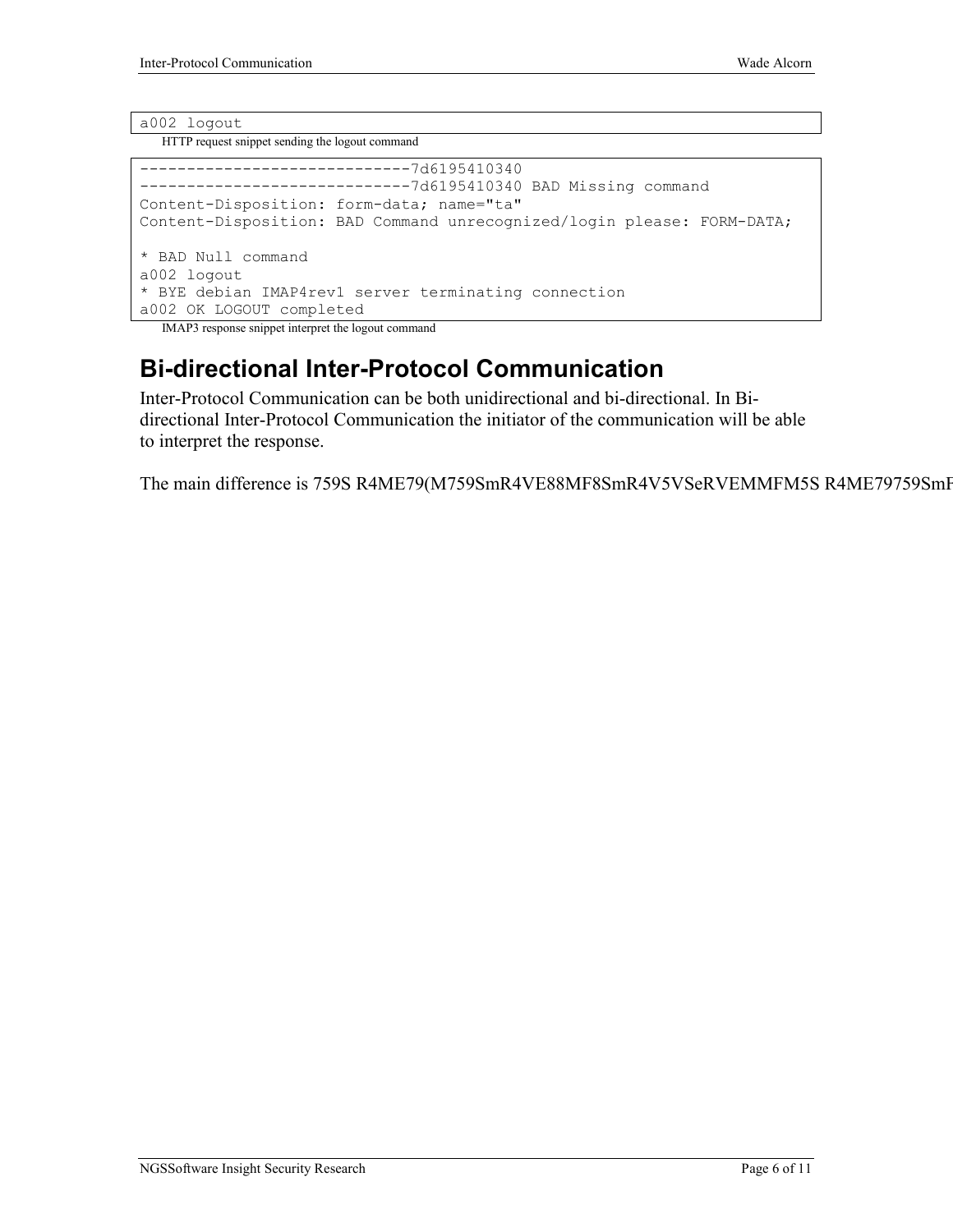### HTTP and IMAP3 Example

#### Inter-Protocol Cross-site Scripting

Cross-site scripting is a vulnerability normally found in web applications by which an attacker finds a mechanism to inject a script into a victim's client. Inter-Protocol Crosssite scripting uses a non-HTTP protocol server to reflect the script into the web browser rather than a web application.

Web browsers will parse responses from arbitrary protocol servers provided they meet various pre-requisites. These pre-requisites vary between browser implementations and are not discussed in this paper.

The request is reflected off the target protocol server and becomes a mangled response containing errors, banners and other metadata. This response may contain verbose error messages which provide details of the errors occurring within protocol communication. It is these informative errors in which it may be possible to inject scripts to be executed by the web browser.

As discussed previously, a multipart post request provides sufficient control over the request to allow encapsulation of arbitrary IMAP3 commands. This, combined with the IMAP3 server providing verbose error messages, provides a mechanism for script injection.

A specifically crafted HTTP request to an IMAP3 server can contain Inter-Protocol Cross-site scripting that will be parsed and executed in a web browser. When the IMAP3 server receives an unknown command it responds by echoing the attempted command and stating that it was unrecognized. By attempting to execute the intentionally erroneous command "<script>alert('BAD COMMAND')</script>" it will be echoed back to the browser and parsed as a valid HTML script.

```
<script>alert('BAD COMMAND')</script> BAD Missing command
```

```
IMAP3 error containing a script tag
```
The following IMAP3alert function demonstrates Inter-Protocol Cross-site scripting. It will display an alert box within the browser showing content of the response.

```
var target ip = '10.26.81.32';
var target port = '220';IMAP3alert(target_ip, target port);
function IMAP3alert(ip, port) { 
       // create the start of the form HTML 
      var form start = '<FORM name="multipart" ';
      form start += 'id="multipart" action="http://';
      form start += ip + ':' + port;
      form start += '/dummy.html" ';
      form start += 'type="hidden" ';
```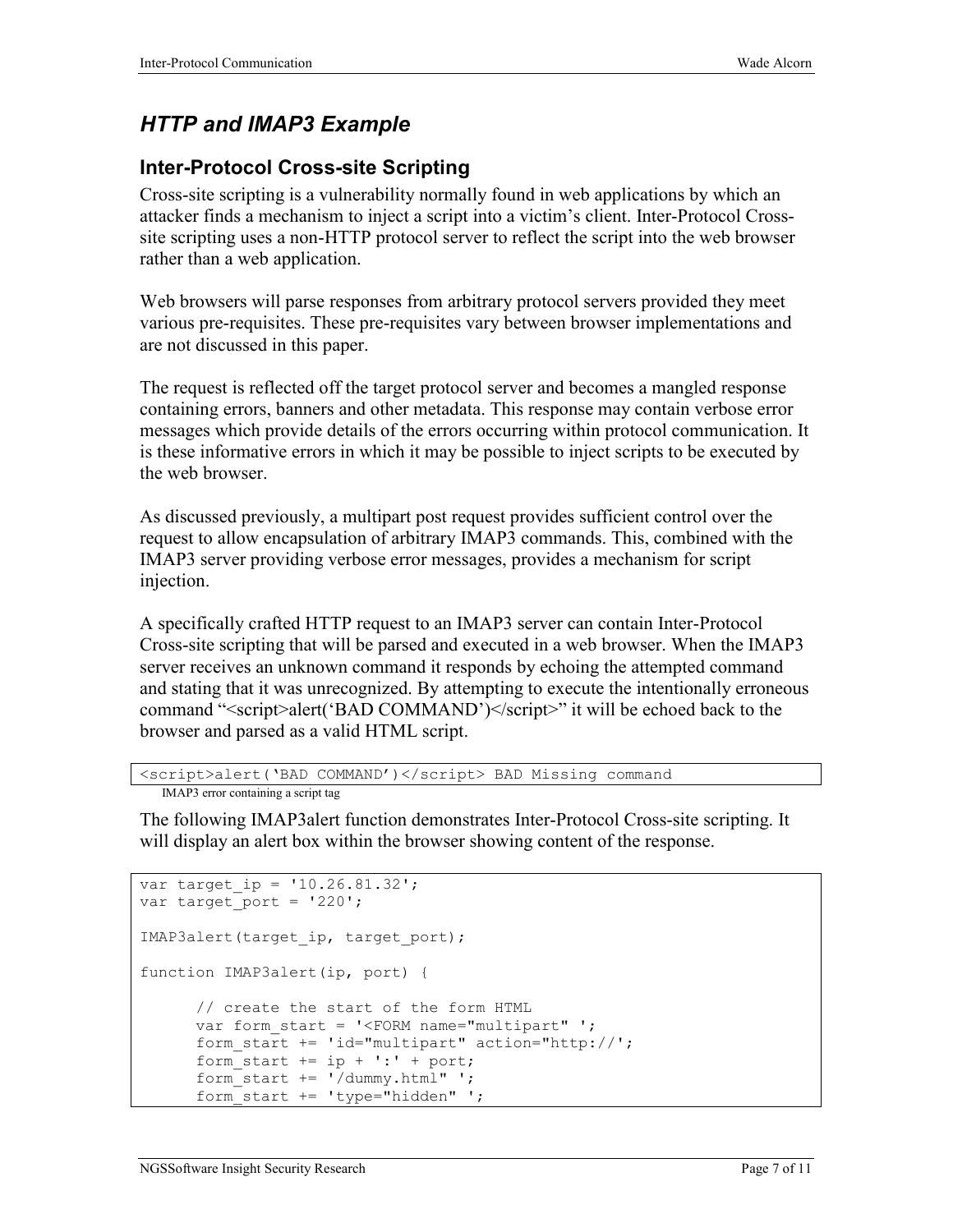```
form start += 'enctype="multipart/form-data" ';
form start += 'method="post"> ';
 form_start += '<TEXTAREA NAME="commands" ROWS="0" COLS="0">'; 
 // create the end of the form HTML 
var form end = '</TEXTAREA></FORM>';
 // create the commands 
cmd = "<scr"+"ipt>alert(document.body.innerHTML)</scr"+"ipt>\n";
cmd += 'a002 logout' + "\n"; // IMAP3 logout command
 // create multipart form 
document.write(form start);
 document.write(cmd); 
document.write(form end);
 // send it 
 document.multipart.submit();
```
IMAP3 alert function

}

#### Inter-Protocol Fingerprinting

Fingerprinting is the method of determining details of (usually) remote systems through metadata. Operating system and protocol information can be attained in a variety of ways, including the simple extrapolation from a port number. In all methods there is a risk of false positives.

Inter-Protocol Cross-site scripting provides a new method to perform fingerprinting from within a web browser. After successful injection of Javascript within the unknown protocol, it is possible to access the "document.body.innerHTML" property. The innerHTML property provides (read and write) access to content body element and importantly in this instance it contains the response of the unknown protocol.

Next, the unknown protocol response can be transferred by using HTTP requests to an arbitrary server. A simple method to achieve this is to concatenate innerHTML property onto the end of a HTTP get request.

```
url = 'http://www.egress-site.com/' + escape(document.body.innerHTML); 
  Egress javascript concatenation command
```
Programmatically, finger printing the remote protocol will involve the content of the unknown protocol response being retrieved and then transferred to a remote server. From there any number of algorithms could be employed to digest the results and fingerprint the protocol.

#### Brute Force Attacks

Brute forcing is a method that systematically attempts all authentication possibilities to gain access to a system. The major weakness is the amount of time the attack will take to complete. There are common methods to increase the likelihood of a successful attempt, for example, using high probability usernames and passwords.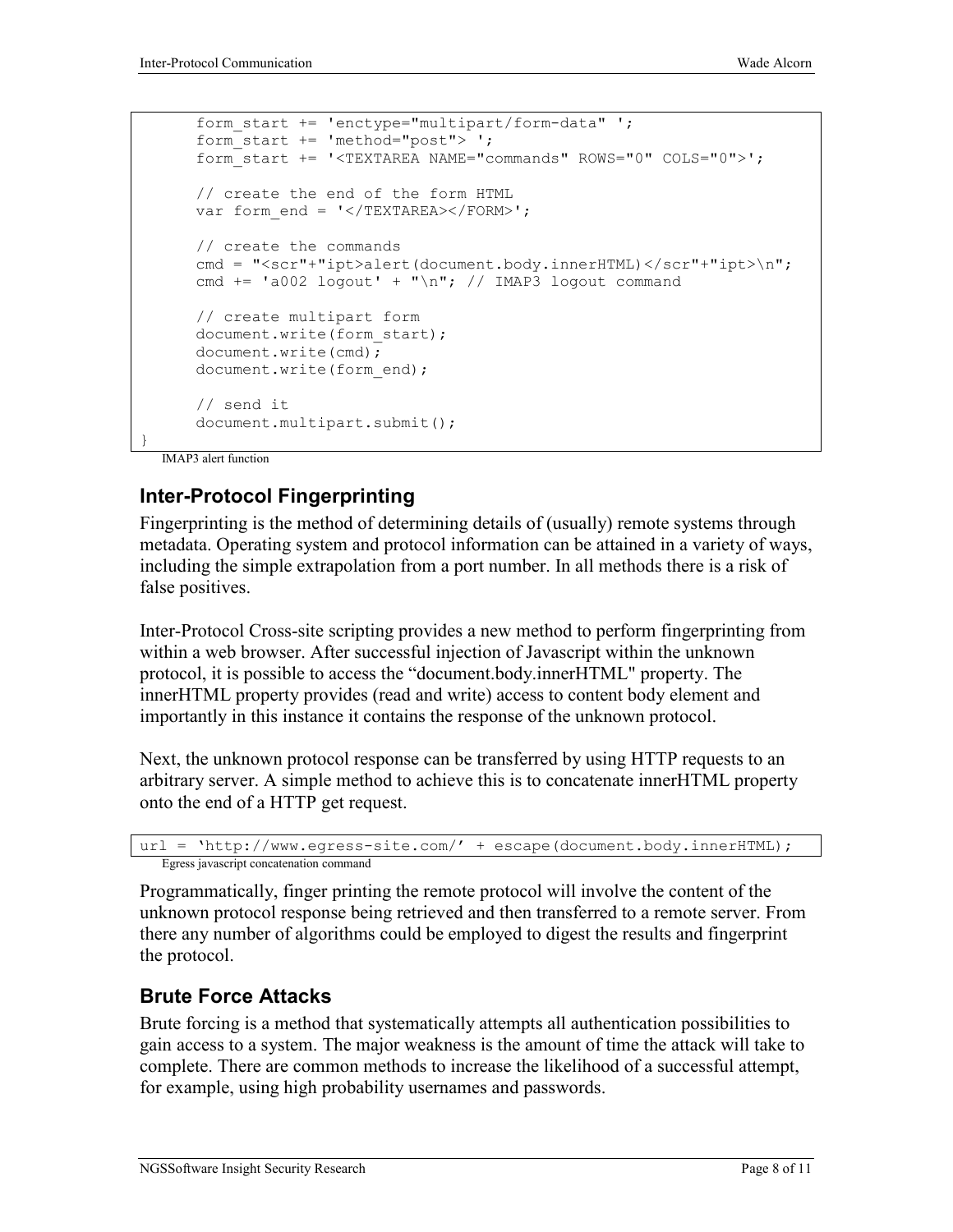Once a protocol is known to allow Inter-Protocol Cross-site scripting and has been successfully fingerprinted, there is a potential for a brute force attack. If the protocol requires authentication credentials these could be brute forced from within the web browser. Like traditional brute force applications, the target protocol negotiations and authentication attempts will custom to the protocol.

### Further Research

### Inter-Protocol Exploitation

One possible direction for further research in Inter-Protocol Communication is Inter-Protocol Exploitation. This is the process where by a vulnerability is exploited within the boundaries of a different carrier protocol. The protocol carrying the crafted exploit data will still abide to its protocol specification. Situations in which Inter-Protocol Exploitation is possible are likely to be limited, as it requires specific preconditions which are dictated by the carrier protocol implantation and target vulnerability.

### Inter-Port Cross-site Scripting

Web browsers vary in how restrictive DOM security is when accessing frames that retrieved data from different ports within the same domain. In some instances, a web browser may permit javascript to access the content of these frames even where Inter-Protocol Communication isn't attempted.

### Conclusion

In the past, it has been assumed that communication between different protocols is invalid and of no consequence. However this paper has demonstrated that when a particular set of preconditions are met, communication between two distinct protocols is possible and significant. These preconditions are that the protocol implementations are sufficiently error tolerant, and that a method exists to encapsulate the target protocol within the carrier protocol.

The resultant Inter-Protocol Communication has been demonstrated through examples of interaction between HTTP and IMAP3. This was achieved through a web browser encapsulating valid IMAP3 commands within a HTTP request. This in turn, provoked a response from the IMAP3 server, returning error messages that were deliberately crafted. These error messages were parsed by the web browser as valid HTML, resulting in the execution of scripts. This sequence of events proves that bidirectional and meaningful communication is possible.

Whilst some implications of Inter-Protocol Communication have been discussed, for example Inter-Protocol Cross-site scripting, this remains an area for further research. What is evident, however, at this early stage is that Inter-Protocol Communication is a attack vector worthy of significant consideration.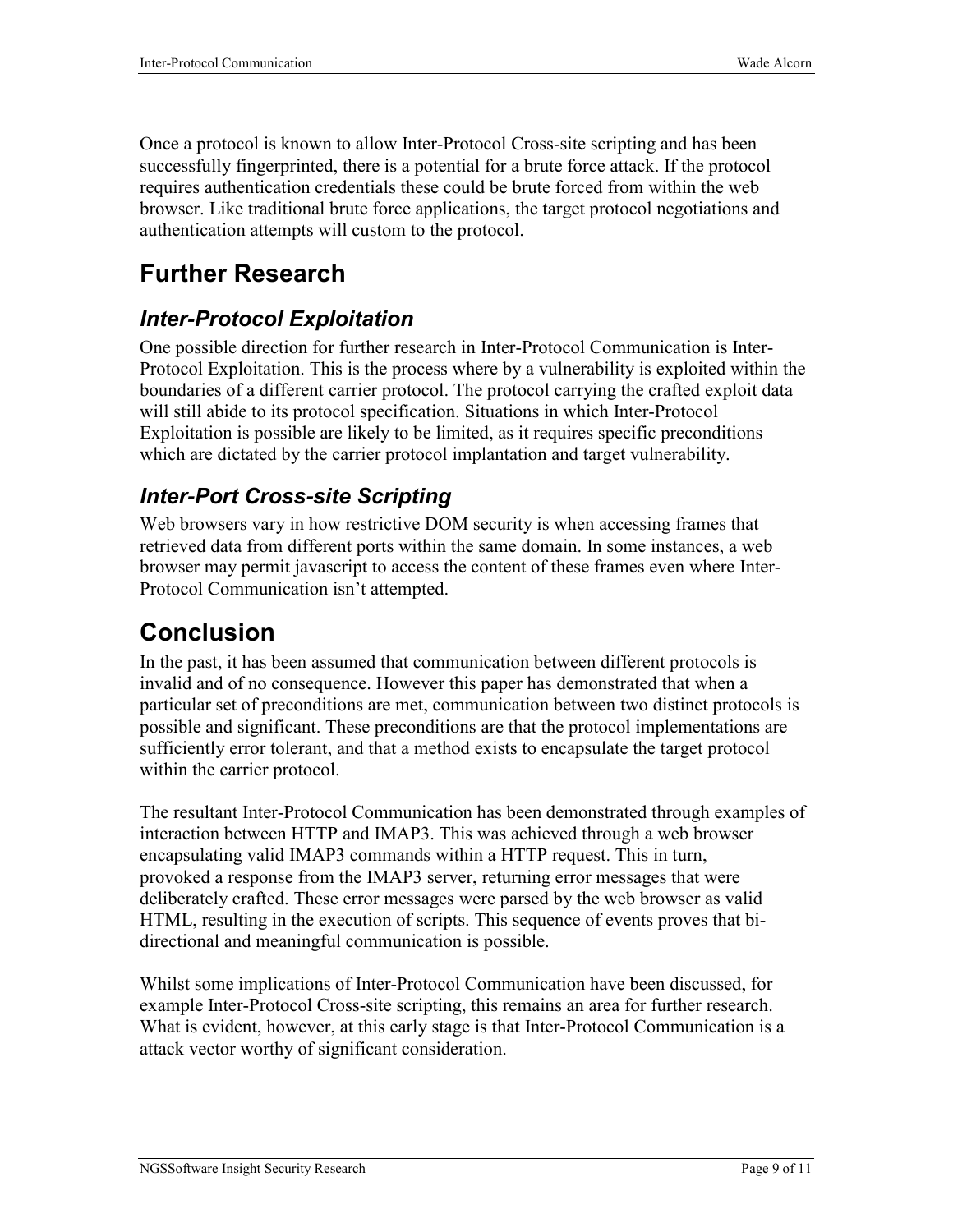### About Next Generation Security Software (NGS)

NGS is the trusted supplier of specialist security software and hi-tech consulting services to large enterprise environments and governments throughout the world. Voted "best in the world" for vulnerability research and discovery in 2003, the company focuses its energies on advanced security solutions to combat today's threats. NGS maintains the largest penetration testing and security cleared CHECK team in EMEA. Founded in 2001, NGS is headquartered in Sutton, Surrey, with research offices in Scotland and Australia, and works with clients on a truly international level.

### About NGS Insight Security Research (NISR)

The NGS Insight Security Research team are actively researching and helping to security flaws in popular off-the-shelf products. As the world leaders in vulnerability discovery, NISR release more security advisories than any other commercial security research group in the world.

Copyright © August 2006, Wade Alcorn. All rights reserved worldwide. Other marks and trade names are the property of their respective owners, as indicated. All marks are used in an editorial context without intent of infringement.